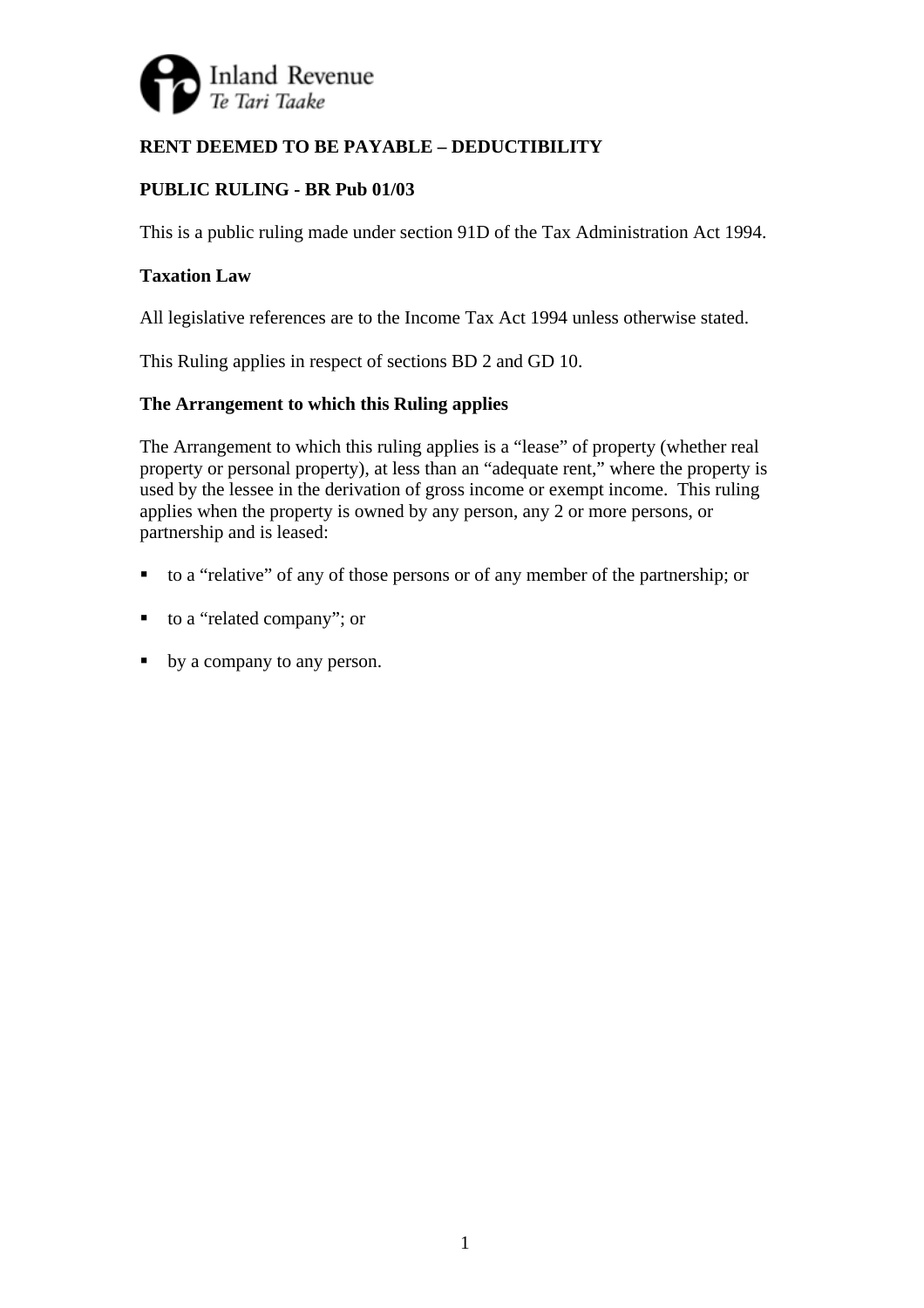

For the purposes of this Ruling the terms "lease", "adequate rent", and "related company" have the meanings attributed to them by section GD 10(4), and "relative" has the meaning attributed to it by section OB 1.

### **How the Taxation Law applies to the Arrangement**

The Taxation Law applies to the Arrangement as follows:

• Rent deemed under section GD 10 to be payable by the lessee to the lessor is expenditure incurred by the lessee for the purposes of section BD 2(1)(b).

### **The period for which this Ruling applies**

This Ruling will apply to leases entered into within the period 1 February 2001 to 31 January 2006.

This Ruling is signed by me on the  $10^{th}$  day of April 2001.

**Martin Smith**  General Manager (Adjudication & Rulings)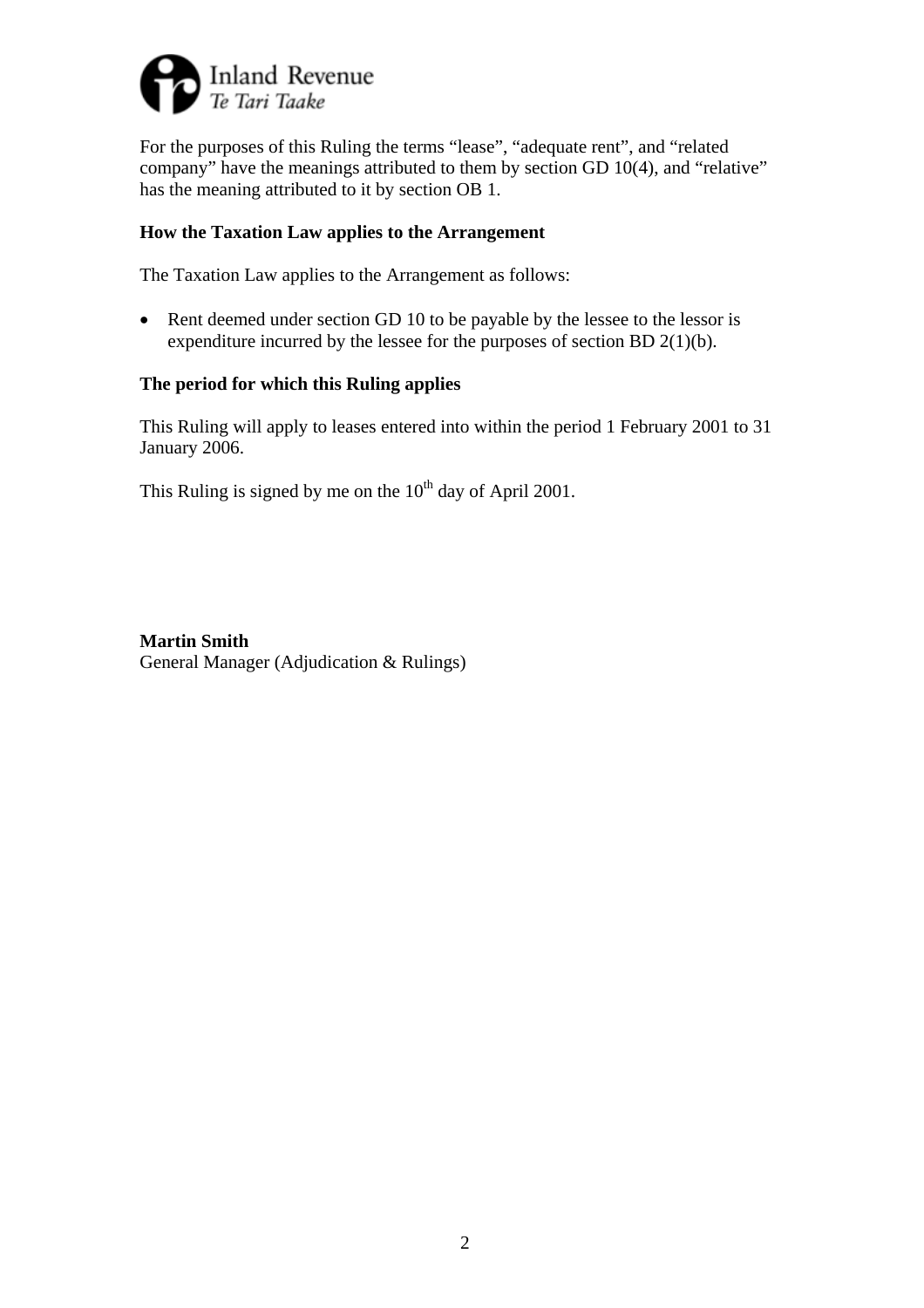

# **COMMENTARY ON PUBLIC RULING BR Pub 01/03**

This commentary is not a legally binding statement, but is intended to provide assistance in understanding and applying the conclusions reached in Public Ruling BR Pub 01/03 ("the ruling").

The ruling is a reissue of public binding ruling BR Pub 97/13, issued on 12 December 1997. The Commissioner's view, as expressed in this ruling, is not intended to differ from BR Pub 97/13. Any changes between this ruling and the previous ruling are only intended to assist the reader's understanding.

## **Background**

Section GD 10 applies to leases, between a lessor and certain specified classes of lessee, where the rent payable under the lease is "less than an adequate rent". Section GD 10 allows the Commissioner to notionally increase the amount of rent payable by the lessee to the lessor to an amount equal to an "adequate rent" and the section deems the rent thus payable to be gross income of the lessor.

Section GD 10 is directed against tax avoidance. It controls the shifting of income between family members to take advantage of different marginal tax rates, but is not limited to familial transactions. Progressive tax scales give advantages to the family unit to spread income, resulting in a reduction in the overall amount of tax paid by that unit, or the rate of tax applying to an income stream. Section GD 10 operates to limit this opportunity when related parties lease income-producing property. The effect of deeming income to be derived, based on a rent that should have been paid rather than what was paid, unwinds any advantage.

Section GD 10 applies where property (both personal and real) owned by any person, by any 2 or more persons (whether jointly or in common) or by any partnership is leased:

- to a relative of any of those persons;
- $\blacksquare$  to a relative of any member of the partnership;
- to a related company;
- by a company to any person;

and the rent is either less than an adequate rent for the property or the lease makes no provision for the payment of rent.

Where those circumstances apply, section GD 10 allows the Commissioner to determine an amount of "adequate rent", being in broad terms an amount of rent considered by the Commissioner to be adequate for the property being leased. This ruling does not consider the basis of such a determination or what is meant by either adequate or inadequate rent.

The amount of adequate rent so determined is, pursuant to section GD 10, deemed to be payable by the lessee to the lessor and is deemed to be gross income of the lessor.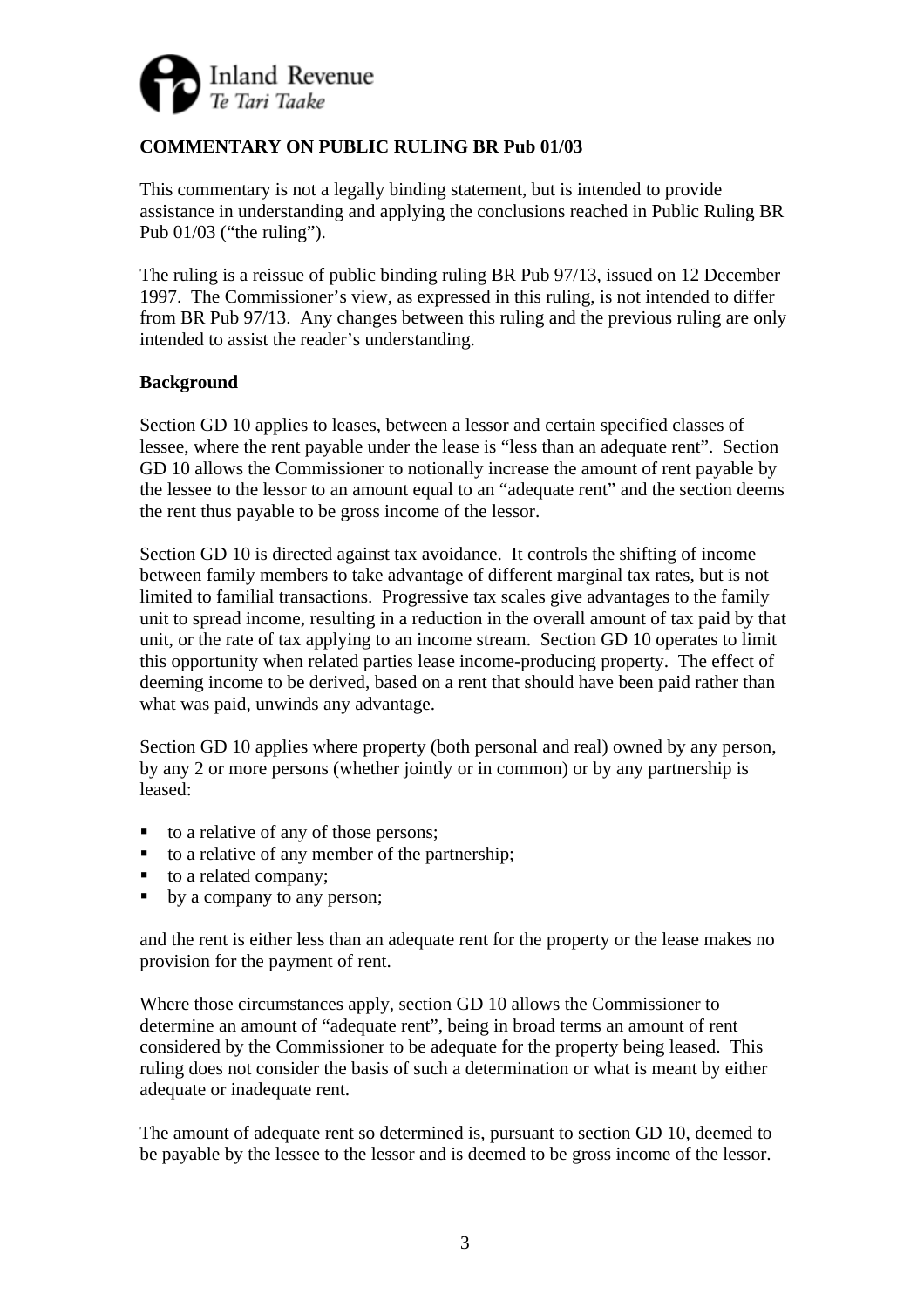

This ruling considers the position of the lessee and, specifically, whether the adequate rent that is deemed payable by the lessee to the lessor is an allowable deduction of the lessee for the purposes of section BD 2.

The ruling concludes that rent deemed to be payable is an expenditure or loss incurred by the lessee under section BD 2(1)(b). It is therefore an allowable deduction if the exclusions in section BD 2(2) do not apply (such as, the exclusion of expenditure to the extent that it is of a private or capital nature, incurred in deriving exempt income, etc).

#### **Legislation**

Section BD 2(1) states:

An amount is an allowable deduction of a taxpayer

- (a) …
- (b) to the extent that it is an expenditure or loss
	- (i) incurred by the taxpayer in deriving the taxpayer's gross income, or
	- (ii) necessarily incurred by the taxpayer in the course of carrying on a business for the purpose of deriving the taxpayer's gross income, … .

#### Section GD 10 states:

- (1) Where any property owned by any person or by 2 or more persons (whether jointly or in common) or by any partnership is leased to a relative of any of those persons or of any member of the partnership or to a related company or by a company to any person and the rent is less than an adequate rent for that property or the lease makes no provision for the payment of rent, -
	- (a) There shall be deemed to be payable under the lease a rent that is equal to an adequate rent for the property, and that rent shall be deemed to be payable by the lessee to the lessor on the days provided in the lease for payment of the rent, or, if no rent is payable under the lease, on such days as the Commissioner determines, and shall be deemed to be gross income derived by the lessor on the days on which the rent is deemed to be payable under this paragraph; and
	- (b) The rent deemed to be payable under paragraph (a) shall be deemed to accrue from day to day during the period in respect of which it is payable, and shall be apportioned accordingly.
- (2) This section shall apply with respect to any leased property only if and to the extent that it is used by the lessee in the derivation of gross income or exempt income.
- (3) This section shall apply whether the lease was granted before or after the commencement of the income year.
- (4) In this section-

**"Adequate rent"**, in relation to any property, means the amount of rent that the Commissioner determines to be adequate for that property during the period in respect of which the determination is made:

**"Lease"** means a tenancy of any duration, whether in writing or otherwise; and includes a sublease; and also includes a bailment; and "lessor" and "lessee" have corresponding meanings:

**"Related company"** means a company that is under the control of the lessor or any relative or relatives of the lessor or any one or more of them, or, where there are several lessors or the lessor is a partnership, under the control of any of the lessors or partners or any relative or relatives of any of the lessors or partners:

**"Rent"** includes any premium or other consideration for the lease.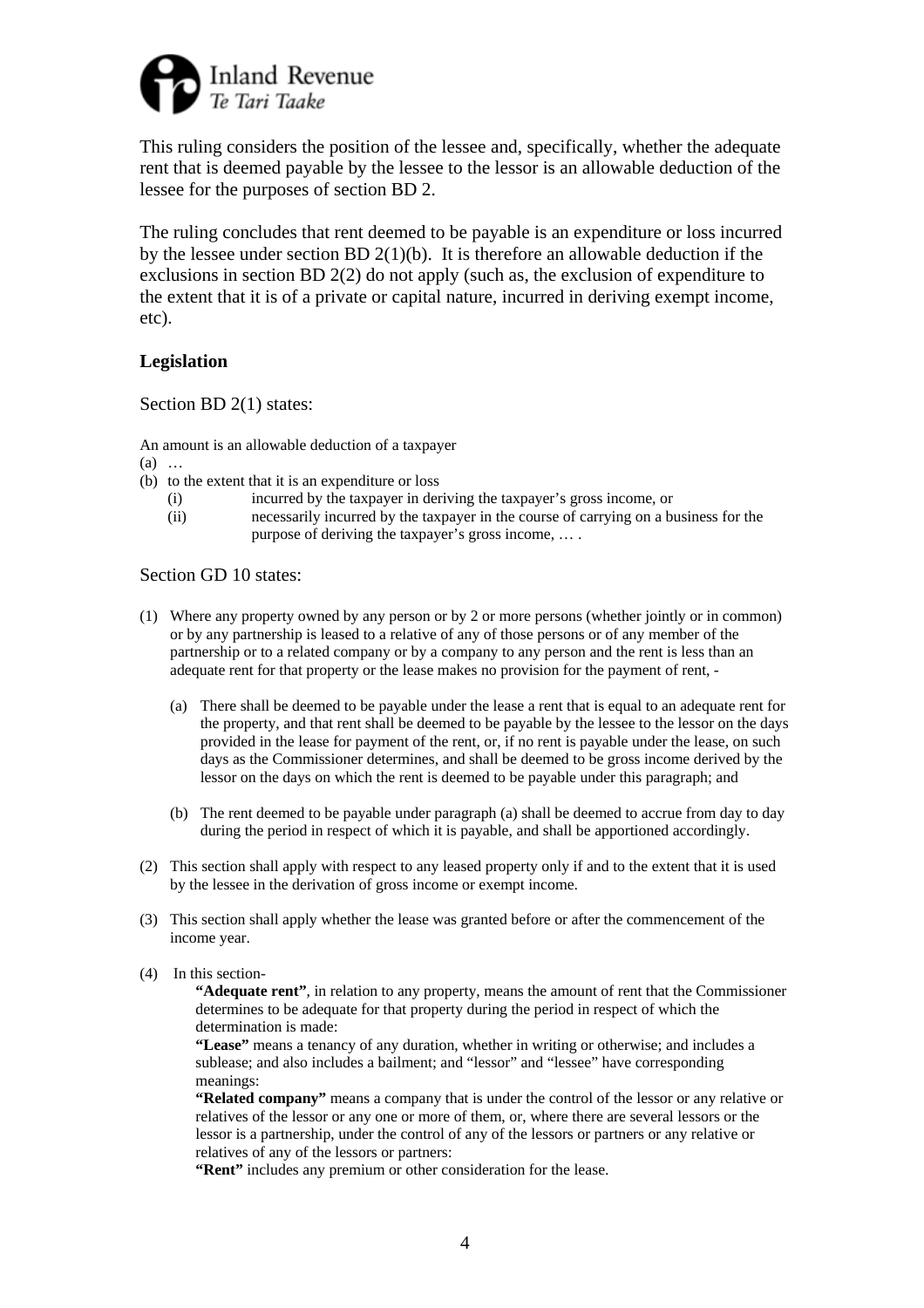

## Section OB 1 defines "relative" as:

#### **"Relative"** –

- (a) …in relation to any person, means any other person connected with the first-mentioned person by blood relationship, marriage, or adoption; and includes a trustee of a trust under which a relative has benefited or is eligible to benefit; and for the purposes of this paragraph –
	- (i) Persons are connected by blood relationship if within the fourth degree of relationship:
	- (ii) Persons are connected by marriage if one is married to the other or to a person who is connected by blood relationship to the other:
	- (iii) Persons are connected by adoption if one has been adopted as the child of the other or as a child of a person who is within the third degree of relationship to the other….

#### **Application of the legislation**

#### *How section GD 10 operates*

#### *When does the section apply?*

Section GD 10 operates, in limited circumstances, following a determination by the Commissioner. In order for section GD 10 to apply, the following requirements must be satisfied:

- There must be the leasing of property;
- The owner of the property must be:
	- A person (as defined in the Act, and includes a company); or
	- Any 2 or more persons (whether jointly or in common); or
	- A partnership.
- The lessee must be:
	- a relative of an owner (where the owner is a natural person); or
	- a relative of any member of the partnership that owns the property; or
	- a related company of the owner; or
	- where the lessor is a company, any person.
- Where either the stipulated rent is less than adequate or the lease is silent on the payment of rent; and
- The lessee uses the property in the derivation of gross income or exempt income.

#### *What leased property is covered?*

"Property" is not defined for the purposes of section GD 10, but in the Commissioner's view it includes both real property (land and buildings) and personal property (property other than land and buildings). This is the usual legal meaning of "property", but the definition of "lease" in section GD 10 also supports this interpretation.

"Lease" is defined in section GD 10(4) as a tenancy of any duration, including a sublease, and a bailment. A lease and a tenancy usually only relate to land, i.e. real property. However, a bailment only ever refers to personal property. Therefore, it is clear that section GD 10 is intended to apply to, and the word "property" is meant to refer to, both real and personal property.

*Who is a relative?*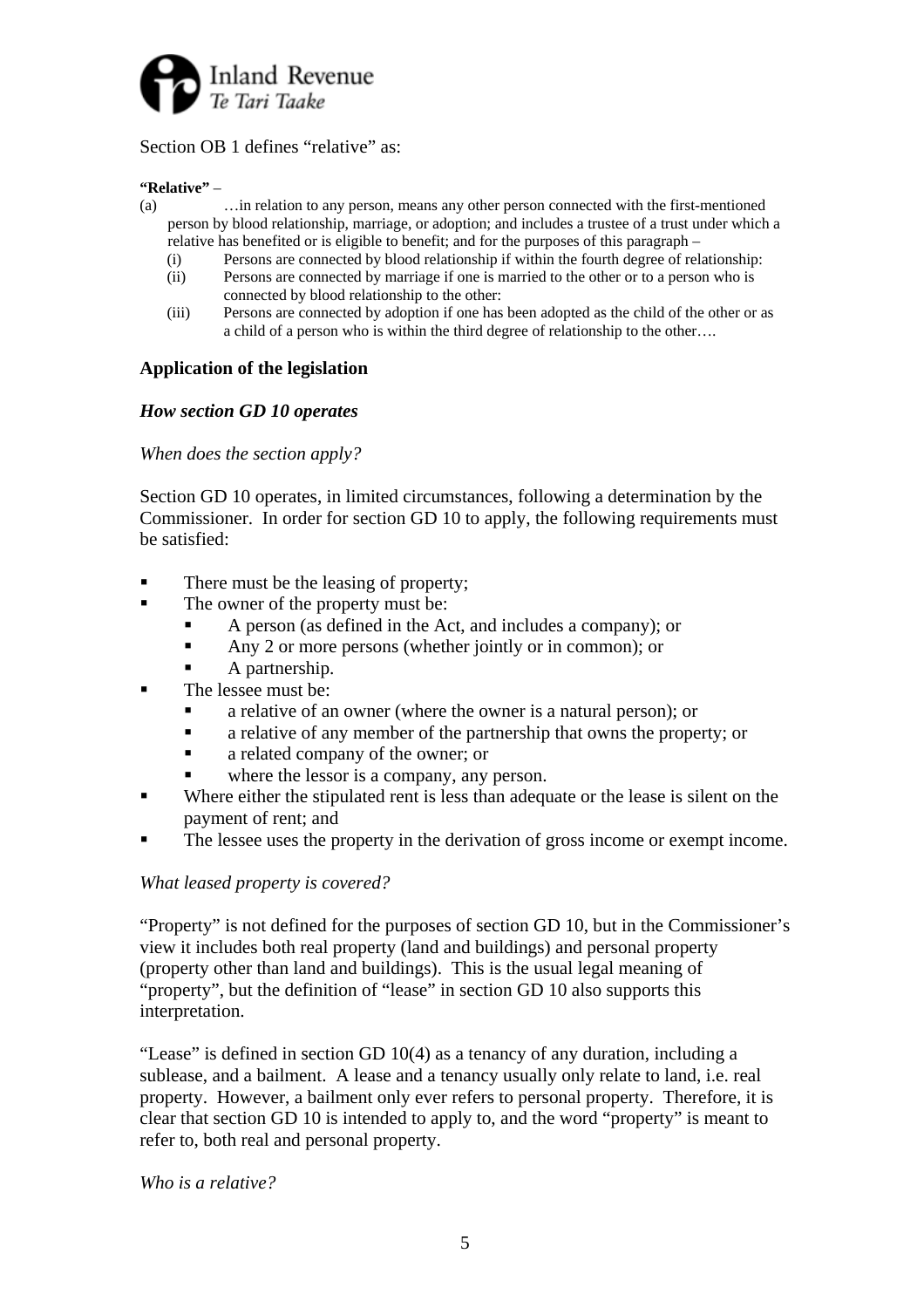

"Relative" is defined in section OB 1. A relative is a person connected by "blood relationship", marriage, or adoption. "Blood relationship" means a relationship within the fourth degree, which is ascertained by counting the relationship steps between the two people. For example, A and B are first cousins, so they are within the fourth degree of relationship, as follows:

## $A - A$ 's parent (1) – Grandparent (2) – B's parent (3) – B (4).

Any person who marries another person within the fourth degree of relationship automatically assumes the same relationship. For example, B's spouse is within the fourth degree of relationship to A. Similarly, both A and B's spouses are within the fourth degree of relationship to each other.

Children adopted by a person within the third degree of relationship are also relatives.

# *The deeming effect of section GD 10*

If the section applies to a transaction, section GD  $10(1)(a)$  explicitly deems:

- An adequate rent to be payable under the lease;
- That adequate rent to be payable by the lessee to the lessor on the days provided in the lease for rent payment, or, where no rent is payable under the lease, on such days as the Commissioner determines; and
- Rent to be gross income of the lessor derived on the days on which it is deemed to be payable.

### *"Deemed" means adding to the normal meaning of words*

If the Commissioner determines an adequate rent, the amount of rent payable by the lessee to the lessor is increased by the deeming effect of section GD 10 to reflect the Commissioner's determination. In a Canadian decision, *R v Vermette* [1978] 2 SCR 838 at page 845, the Court gave a useful description of the legal effect of a deeming provision. It said:

A deeming provision is a statutory fiction; as a rule it implicitly admits that a thing is not what it is deemed to be but decrees that for some particular purpose it shall be taken as if it were that thing although it is not or there is doubt as to whether it is. A deeming provision artificially imports into a word or expression an additional meaning which they would not otherwise convey beside the normal meaning which they retain where they are used; it plays a function of enlargement analogous to the word "includes" in certain definitions; however, "includes" would be logically inappropriate and would sound unreal because of the fictional aspect of the provision.

In this case, section GD 10 deems an amount of adequate rent to be payable, even though in terms of the contract between the lessor and the lessee it is not. The section then further deems the fictional rent to be payable on specified days and finally deems the rent to be gross income of the lessor.

#### *The section applies to a lessee*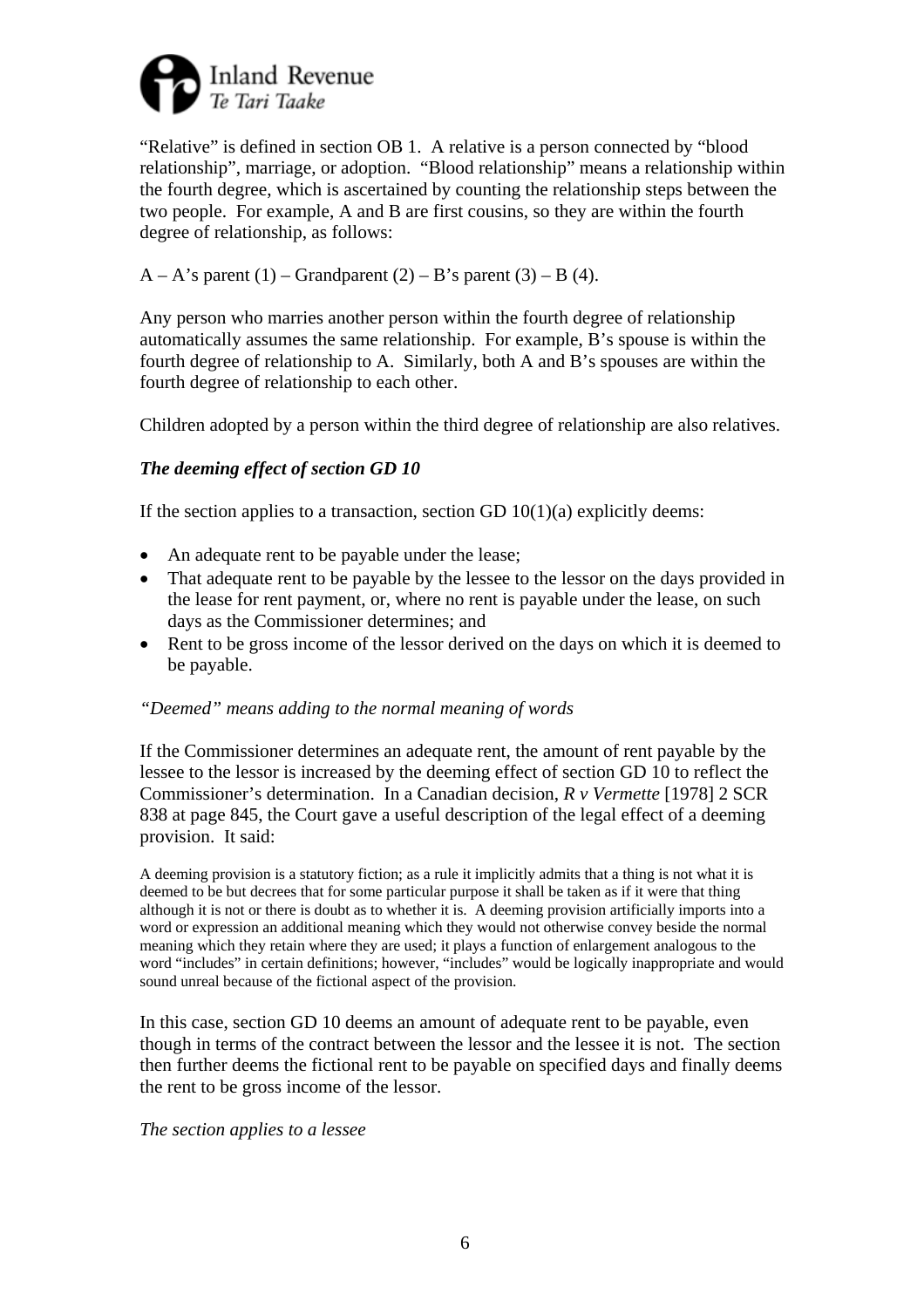

Although the section deems the rent determined by the Commissioner to be gross income of the lessor, it does not expressly state that the deemed rent is deductible by the lessee. The absence of a specified mirror treatment for the lessee could arguably support an interpretation of the section based on the proposition that it does not apply to a lessee. However, in the Commissioner's view this is not a correct interpretation because:

- 1. An adequate rent is deemed by the section to be payable under the lease. The section further deems the rent to be payable by the lessee to the lessor;
- 2. The application of the section is dependent on the lessee's use of the leased property for the derivation of gross income or exempt income;.
- 3. Subsection (2) is directly concerned with the use of leased property by the lessee.
- 4. Section GD 10 was originally introduced as section 17 of the Land and Income Tax Amendment Act 1951. Introductory Notes supplied to the Minister on introduction of the Bill said:

This clause is designed to cover the position where a taxpayer owning an income producing property, enters into a lease under which a relative becomes entitled to the full rent or income from the property, and is required to pay to the lessor only a nominal or peppercorn rental. …The provisions of the clause will not be applied to bona fide leases of property, even though the lessee is a relative, and will be operated by the Commissioner only where it is evident that the lease has the effect of transferring income from the taxpayer to a relative.

This demonstrates that the purpose of the provision was to prevent income splitting and the consequential reduction of tax paid. Allowing a deduction to the lessee would not negate this purpose.

These provisions support the conclusion that section GD 10 is intended to apply to both parties to a transaction.

#### *Deeming not limited to section GD 10*

The application of the deeming provisions contained in section GD 10 is not limited by the inclusion of any qualification. Elsewhere in the Act, where the effect of a provision is intended to be restricted, such sections contain a qualification such as, "For the purposes of this section…". The absence of such a qualification indicates that the deeming provisions are intended to have effect over the rest of the Act.

In other words, having deemed an amount of adequate rent to be payable by the lessee to the lessor, that rent is payable for the wider purposes of the Act. It is not restricted to only applying to section GD 10.

#### *Section BD 2: "incurred" requires a legal obligation to pay*

An amount is an allowable deduction under section BD 2 only if it is "incurred" by the taxpayer. For the deemed adequate rent to be an allowable deduction, it must have been "incurred" by the lessee.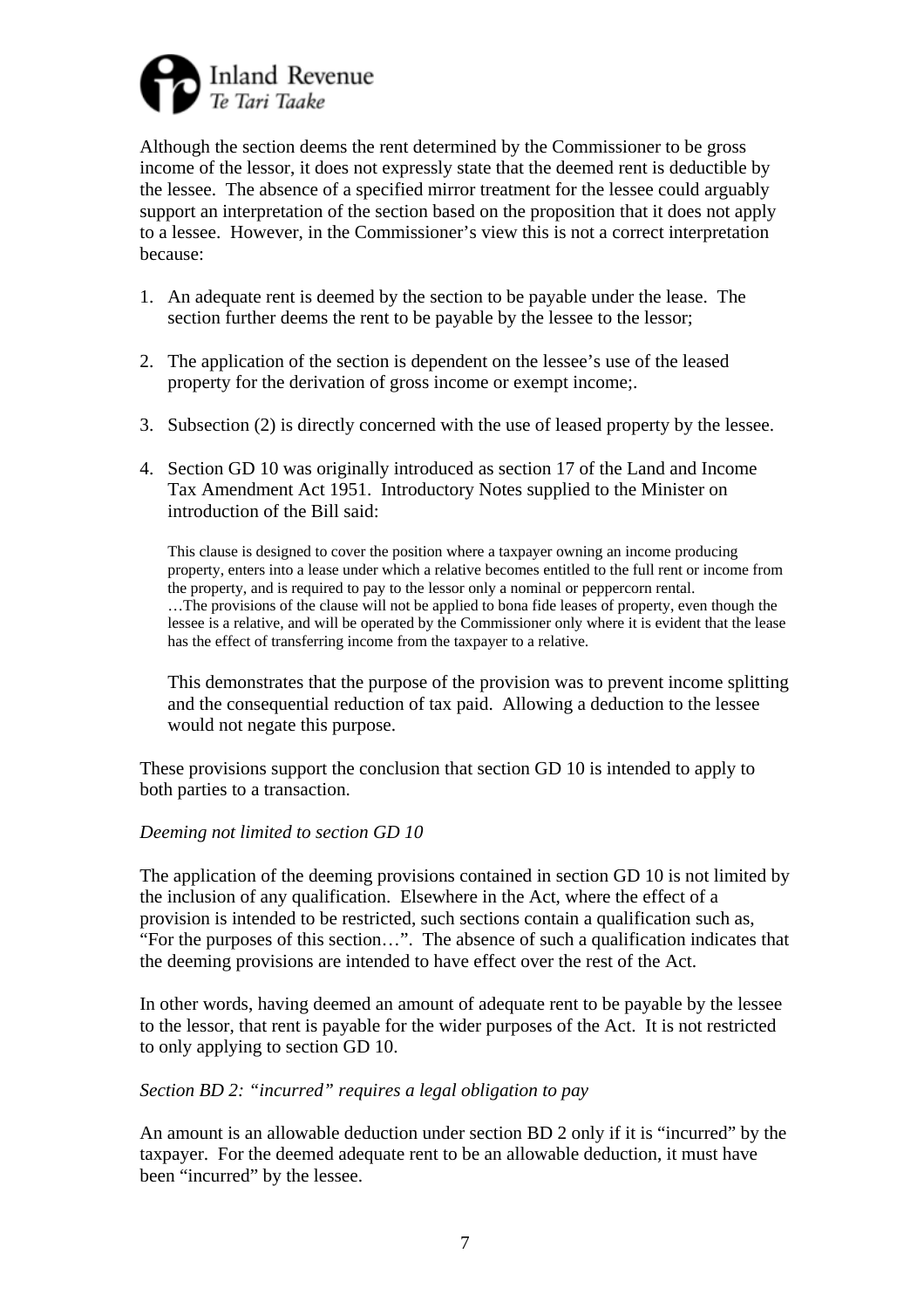

The term "incurred" has been held to mean that the taxpayer has either paid the expenditure or loss, or is otherwise definitively committed to pay it: (see *CIR v Mitsubishi Motors New Zealand Limited* (1995) 17 NZTC 12,351). A taxpayer is said to be definitively committed when a legal obligation to make a payment in the future can be said to have accrued.

Section GD 10 does not specifically deem the adequate rent to have been incurred by the lessee. Rather, the section deems the rent to be payable. In *Re Howell's Application* [1972] Ch. 509, the phrase "payable by way of rent" was interpreted as meaning "… rent the tenant is under an enforceable obligation to pay…". New Zealand courts have taken the same view. In *AM Bisley & Co Ltd v C of IR* (1985) 7 NZTC 5,082 at page 5,096, Henry J said:

…that the expenditure is not payable until some future date does not of itself destroy its nature as an existing obligation.

Therefore, where an amount is said to be "payable", it means that the payer has an enforceable obligation to pay the amount, even where that obligation does not crystallise until some future date.

Under section GD  $10(1)(a)$ , adequate rent is deemed to be payable on the days provided in the lease for payment, or on such days as the Commissioner determines. This means that the Act operates as if there was an obligation to pay the rent. The Commissioner's view is that by deeming the amount to be payable, that has the same effect as deeming that a legal obligation has been created and therefore as far as section BD 2(1)(b) is concerned an expenditure has been incurred.

The obligation in *Bisley* was an existing legal obligation to make expenditure that became payable on a future date. Thus, there are two types of expenditure that qualify as "incurred": existing legal obligations payable now, and those that will become payable in the future. For expenditure either to be payable or to become payable, there must be an existing obligation to pay either now or later. Rent deemed to be payable falls within the first category, and is clearly "incurred".

### *The nexus between expenditure and income is not affected by deeming*

If the leased property is used in the derivation of gross income, any rental paid by the lessee, including a less than adequate rent, is deductible (unless specifically excluded by section BD 2(2)). The required statutory nexus establishing deductibility is therefore present between the expenditure and the income. A determination by the Commissioner does not alter the quality of that expenditure, but merely alters the amount of the expenditure.

### *Conclusion*

Rent deemed to be payable under section GD 10 is expenditure incurred by the lessee under section BD  $2(1)(b)$ .

### **Examples**